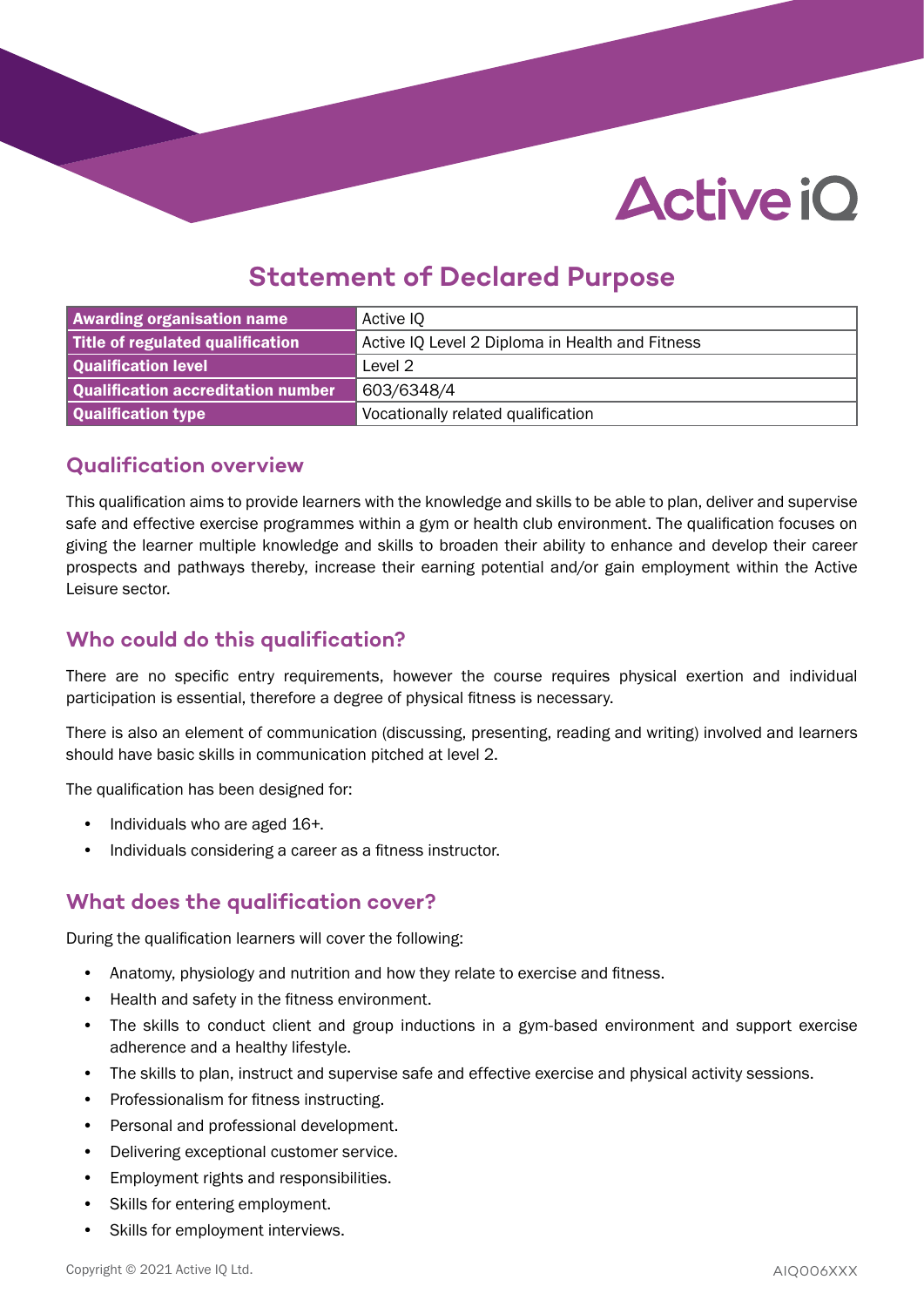### **Qualification structure**

Learners must complete the nine mandatory units and a minimum of 12 optional units including the minimum requirements for two of the pathways.

**Active iO** 

#### Mandatory Group

|    | <b>Unit</b>                                                   | <b>Accreditation number</b> | <b>Level</b>   |
|----|---------------------------------------------------------------|-----------------------------|----------------|
| 1. | Skills for entering employment                                | Y/618/3421                  | 2              |
| 2. | Skills for employment interviews                              | D/618/3422                  | 2              |
| 3. | Employment rights and responsibilities                        | H/618/3423                  | $\overline{2}$ |
| 4. | Principles of anatomy, physiology and fitness                 | A/616/7499                  | 2              |
| 5. | Professionalism and customer care for fitness instructors     | K/616/7501                  | 2              |
| 6. | Health and safety in the fitness environment                  | M/616/7502                  | 2              |
| 7. | Conducting client consultations to support positive behaviour | A/616/7504                  | 2              |
|    | change                                                        |                             |                |
| 8. | Planning and instructing gym-based exercise                   | F/616/7505                  | 2              |
| 9. | Lifestyle management for health and wellbeing                 | K/618/3424                  | 2              |

The full list of optional units can be found:

[https://www.activeiq.co.uk/qualifications/level-2/active-iq-level-2-diploma-in-health-and-fitness-b](https://www.activeiq.co.uk/qualifications/level-2/active-iq-level-2-diploma-in-health-and-fitness-b ) 

#### **What could this qualification lead to?**

Successful achievement of this qualification will provide entry to the Chartered Institute for the Management of Sport and Physical Activity (CIMSPA) as an affiliate member (exercise and fitness). Launched in 2011, CIMSPA is the professional development body for the UK's sport and physical activity sector. CIMSPA was awarded chartered status by the Privy Council, which came into effect at the beginning of January 2012. CIMSPA provides leadership, support and empowerment for professionals working in sport and physical activity and a single unified voice for the sector.

To read more about CIMSPA, please visit <https://www.cimspa.co.uk>

This accredited achievement is valued and recognised by employers and can assist learners to increase/enhance their career opportunities, progression and earning potential.

Learners will be able to progress to the following job role:

• Fitness instructor.